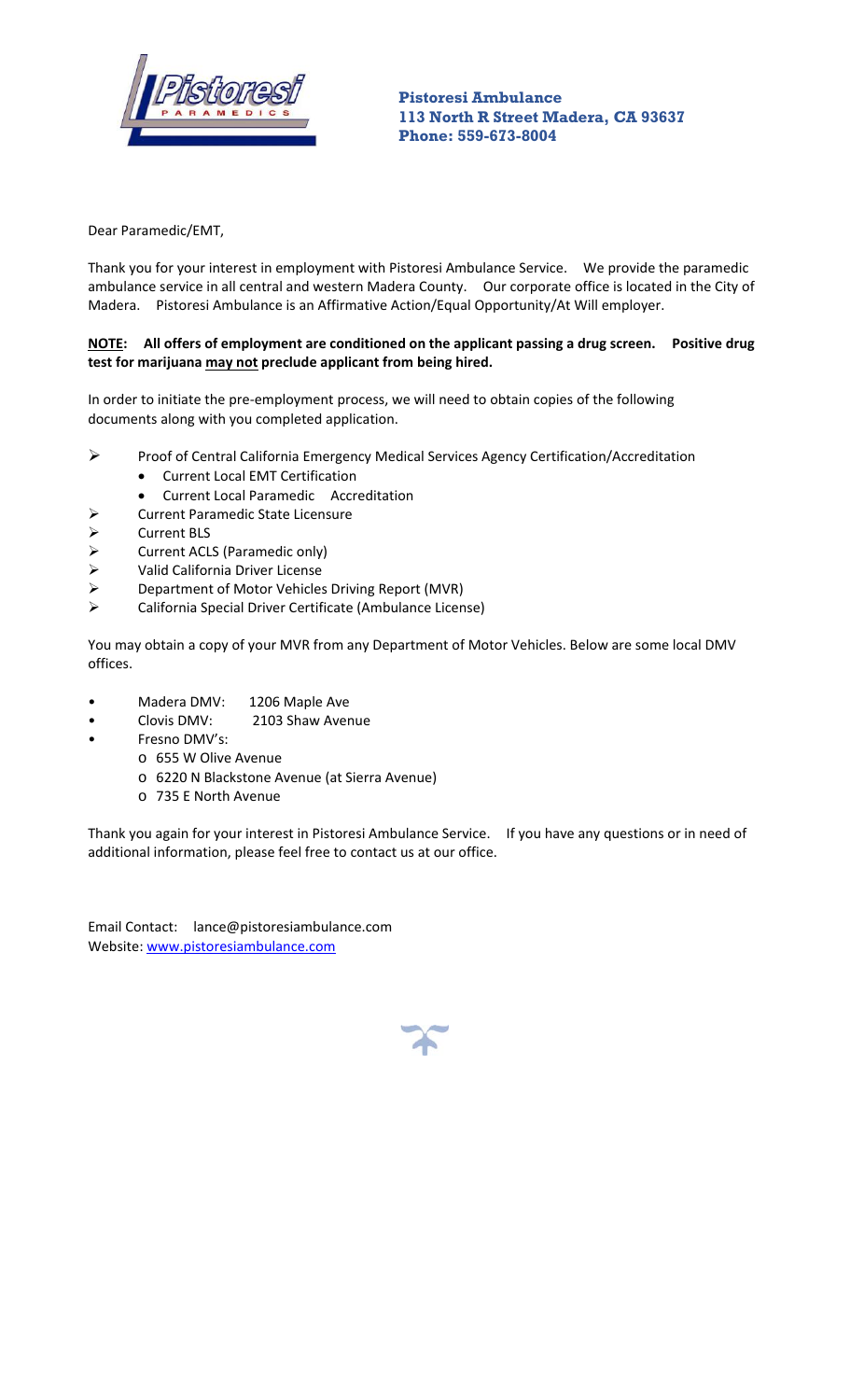

## **Pistoresi Ambulance Service**

113 North R Street Madera, CA 93637 Phone: 559-673-8004 Fax: 559-673-4699

# **Employment Application**

| <b>Applicant Information</b>               |                                                   |                           |               |                      |                                            |                          |                          |           |  |  |
|--------------------------------------------|---------------------------------------------------|---------------------------|---------------|----------------------|--------------------------------------------|--------------------------|--------------------------|-----------|--|--|
| Full Name:                                 |                                                   |                           |               |                      |                                            | Date:                    |                          |           |  |  |
| Address:                                   | Last                                              | M.I.                      |               |                      |                                            |                          |                          |           |  |  |
|                                            | <b>Street Address</b>                             | Apartment/Unit #          |               |                      |                                            |                          |                          |           |  |  |
|                                            | City                                              |                           |               |                      |                                            | <b>State</b>             |                          | ZIP Code  |  |  |
| Phone:                                     | E-mail Address:                                   |                           |               |                      |                                            |                          |                          |           |  |  |
| Date Available:                            |                                                   | Cell Phone:               |               |                      | $\overline{\phantom{a}}$<br>$\overline{ }$ |                          |                          |           |  |  |
| Position Applied for:                      |                                                   | <b>YES</b>                | <b>NO</b>     |                      |                                            |                          |                          |           |  |  |
|                                            | $\Box$<br>Are you authorized to work in the U.S.? |                           | $\Box$        | If no, explain?      |                                            |                          |                          |           |  |  |
|                                            | Have you ever worked for this company?            | YES<br>NO.<br>П<br>$\Box$ |               | If yes, when?        |                                            |                          |                          |           |  |  |
| <b>Education</b>                           |                                                   |                           |               |                      |                                            |                          |                          |           |  |  |
| High School:                               |                                                   |                           | Address:      |                      |                                            |                          |                          |           |  |  |
|                                            |                                                   | Did you graduate?         |               | YES<br>$\Box$        | <b>NO</b><br>П                             | Degree:                  |                          |           |  |  |
| College:                                   |                                                   |                           | Address:      |                      |                                            |                          |                          |           |  |  |
|                                            |                                                   | Did you graduate?         |               | <b>YES</b><br>$\Box$ | NO<br>П                                    | Degree:                  |                          |           |  |  |
| Other:                                     |                                                   |                           | Address:      |                      |                                            |                          |                          |           |  |  |
|                                            |                                                   | Did you graduate?         | YES<br>$\Box$ | NO<br>$\Box$         | Degree:                                    |                          |                          |           |  |  |
| <b>References</b>                          |                                                   |                           |               |                      |                                            |                          |                          |           |  |  |
| Please list three professional references. |                                                   |                           |               |                      |                                            |                          |                          |           |  |  |
| Full Name:                                 |                                                   |                           |               | Relationship:        |                                            |                          |                          |           |  |  |
| Company:                                   |                                                   |                           |               |                      |                                            | Phone:                   | $\overline{ }$           | $\lambda$ |  |  |
| Address:                                   |                                                   |                           |               |                      |                                            |                          |                          |           |  |  |
| Full Name:                                 |                                                   |                           |               | Relationship:        |                                            |                          |                          |           |  |  |
| Company:                                   |                                                   |                           |               |                      | Phone:                                     | $\overline{\mathcal{L}}$ | $\lambda$                |           |  |  |
| Address:                                   |                                                   |                           |               |                      |                                            |                          |                          |           |  |  |
| Full Name:                                 |                                                   |                           |               | Relationship:        |                                            |                          |                          |           |  |  |
| Company:                                   |                                                   |                           |               |                      |                                            | Phone:                   | $\overline{\mathcal{L}}$ | $\lambda$ |  |  |
| Address:                                   |                                                   |                           |               |                      |                                            |                          |                          |           |  |  |
|                                            |                                                   |                           |               |                      |                                            |                          |                          |           |  |  |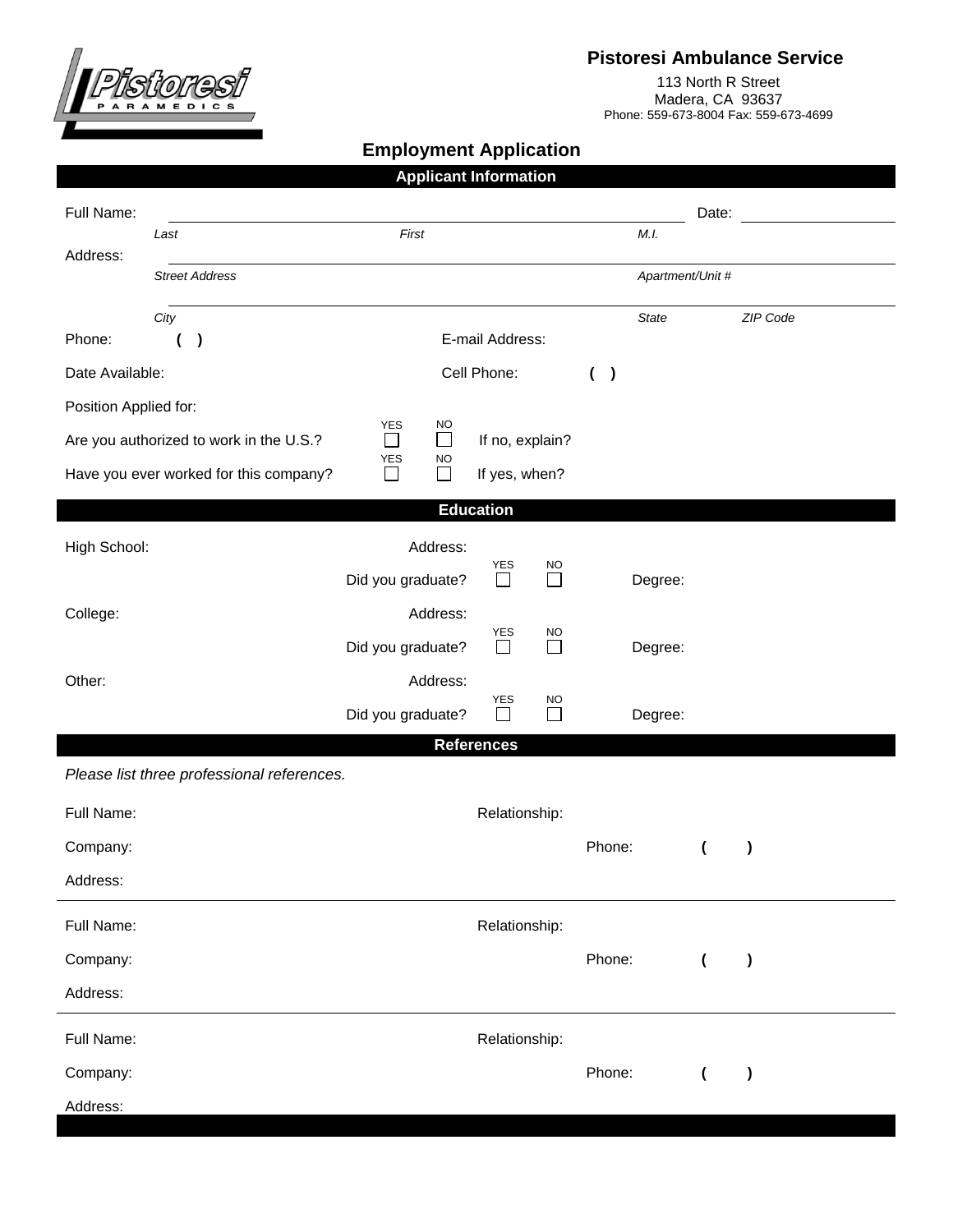| <b>Previous Employment</b>                               |     |                     |                      |                           |                          |           |  |  |  |
|----------------------------------------------------------|-----|---------------------|----------------------|---------------------------|--------------------------|-----------|--|--|--|
| Company:                                                 |     |                     |                      | Phone:                    | $\overline{ }$           | $\lambda$ |  |  |  |
| Address:                                                 |     |                     |                      | Supervisor:               |                          |           |  |  |  |
| Job Title:                                               |     |                     |                      |                           |                          |           |  |  |  |
| Responsibilities:                                        |     |                     |                      |                           |                          |           |  |  |  |
| From:                                                    | To: | Reason for Leaving: |                      |                           |                          |           |  |  |  |
| May we contact your previous supervisor for a reference? |     |                     | <b>YES</b><br>$\Box$ | <b>NO</b>                 |                          |           |  |  |  |
| Company:                                                 |     |                     |                      | Phone:                    | $\overline{\mathcal{L}}$ | $\lambda$ |  |  |  |
| Address:                                                 |     |                     |                      | Supervisor:               |                          |           |  |  |  |
| Job Title:                                               |     |                     |                      |                           |                          |           |  |  |  |
| Responsibilities:                                        |     |                     |                      |                           |                          |           |  |  |  |
| From:                                                    | To: | Reason for Leaving: | <b>YES</b>           |                           |                          |           |  |  |  |
| May we contact your previous supervisor for a reference? |     |                     |                      | <b>NO</b><br>$\mathsf{L}$ |                          |           |  |  |  |
| Company:                                                 |     |                     |                      | Phone:                    | (                        | $\lambda$ |  |  |  |
| Address:                                                 |     |                     |                      | Supervisor:               |                          |           |  |  |  |
| Job Title:                                               |     |                     |                      |                           |                          |           |  |  |  |
| Responsibilities:                                        |     |                     |                      |                           |                          |           |  |  |  |
| From:                                                    | To: | Reason for Leaving: | <b>YES</b>           |                           |                          |           |  |  |  |
| May we contact your previous supervisor for a reference? |     |                     |                      | <b>NO</b>                 |                          |           |  |  |  |
| <b>Certification Credentials</b>                         |     |                     |                      |                           |                          |           |  |  |  |

Prior to employment you will be required to submit proof and/or copies of all required certifications, such as State and Local EMT/Paramedic cards, ACLS, California and Ambulance Driver's license, DOT physicals, Department of Motor Vehicles MVR, and others as needed. You need not submit copies of these if submitting application online. If an interview or appointment is arranged by phone, please bring above credentials/certifications.

After employment, can you submit proof that you have a legal right to work in the United States? Yes / No

**Emergency Information**

In case of an emergency, please notify: Name:

Address:

Phone:

Relationship to you: